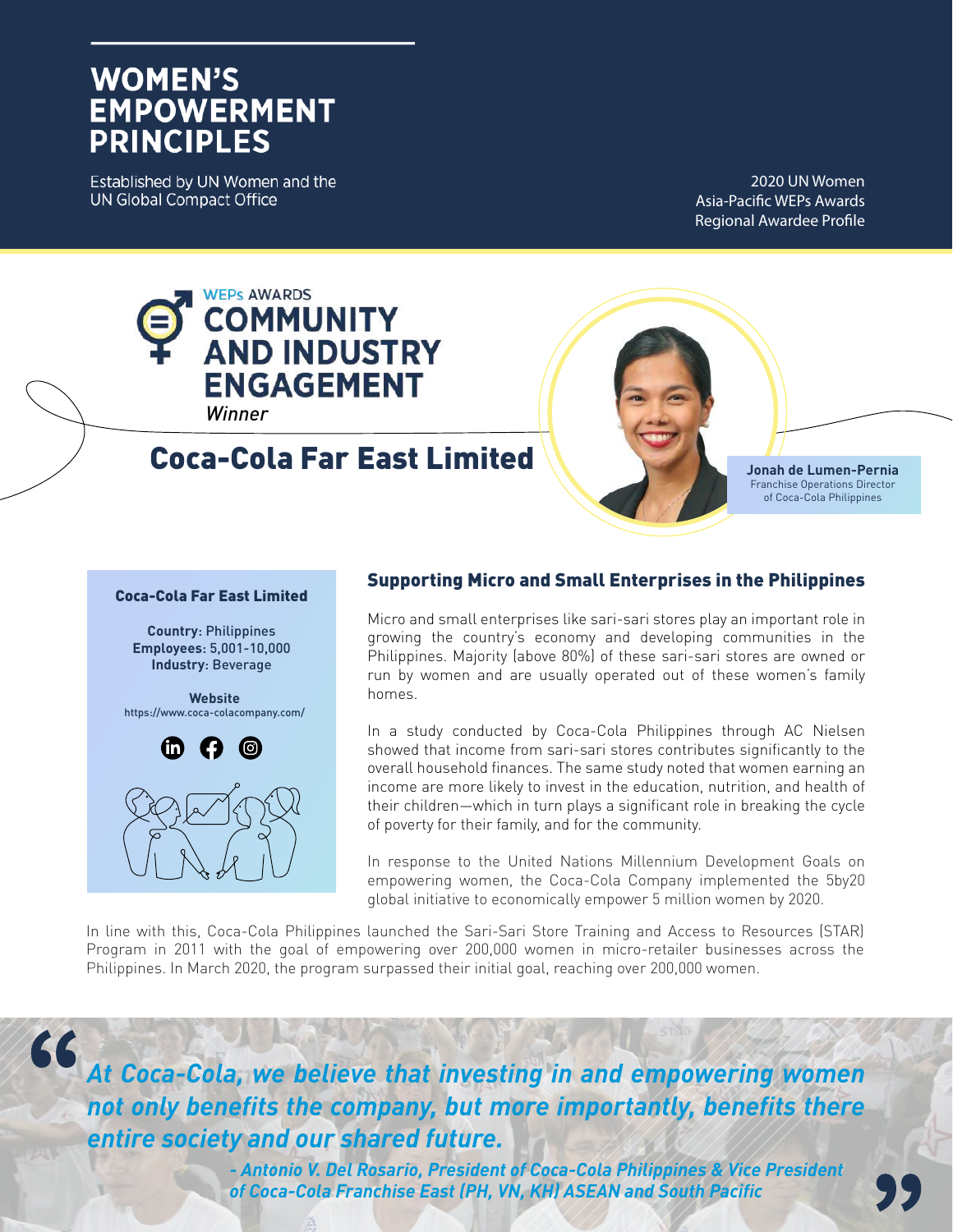

#### Empowering Retailers Across the Country

The STAR Program aimed to empower these women retailers, who often have no business background, by providing business and life skills training, access to business resources, and access to mentoring support. This is in line with WeEmpowerAsia's Women's Empowerment Principles—namely promoting education, training and professional development for women.



*Watch the testimonial video to learn more!*

Women retailers-turned scholars who participated in the nationwide STAR Program had weekly four-hour long training sessions. Over the course of 12 weeks, women learned about basic entrepreneurship and gender sensitivity, specifically practicing gender-based values and entrepreneurship skills, planning a business, managing a business, and accessing resources. Training sessions combined classroom learning reinforced with activities and applications on their current business.

To conduct these trainings, Coca-Cola Philippines partnered with the Technical Skills and Development Authority (TESDA), a government institution with a network of training facilities in almost all provinces. The company also partnered with micro finance institutions (MFIs) based in different regions in the Philippines, who provided access to resources such as small loans and business support for the women retailers. Women scholars were encouraged to become members of these partner organizations and linked with local women's circles for access to peer mentoring and continuity of good business habits.

Government processes posed a challenge to the timelines of both the company and their partner institutions, but through the creation of a technical working group led by experts from both Coca-Cola Philippines and TESDA who worked closely for national planning, target setting, convergence Program monitoring and evaluation to inform the decisions made by the National Steering Committee of the program. The National Steering Committee also governed the inter-agency management and coordinating system which was key to addressing communications and operational gaps between Coca-Cola Philippines, TESDA, and partner institutions.

Coca-Cola Philippines' strategic partnerships led to the STAR Program reaching 17 regions, 81 provinces, and 778 cities in the Philippines. Based on an impact evaluation study conducted by IPSOS and commissioned by Coca-Cola Philippines, nearly all women in the STAR Program completed all four training modules. Women retailers reported 17% increase in business revenue, 12% increase in store

income, and 20% increase in store inventory.

The women also used what they learned in the training for their business: 21% more women began applying percentage mark-up, while 16% began keeping business records. Most of all, 32% more women feel confident about their future financial stability.